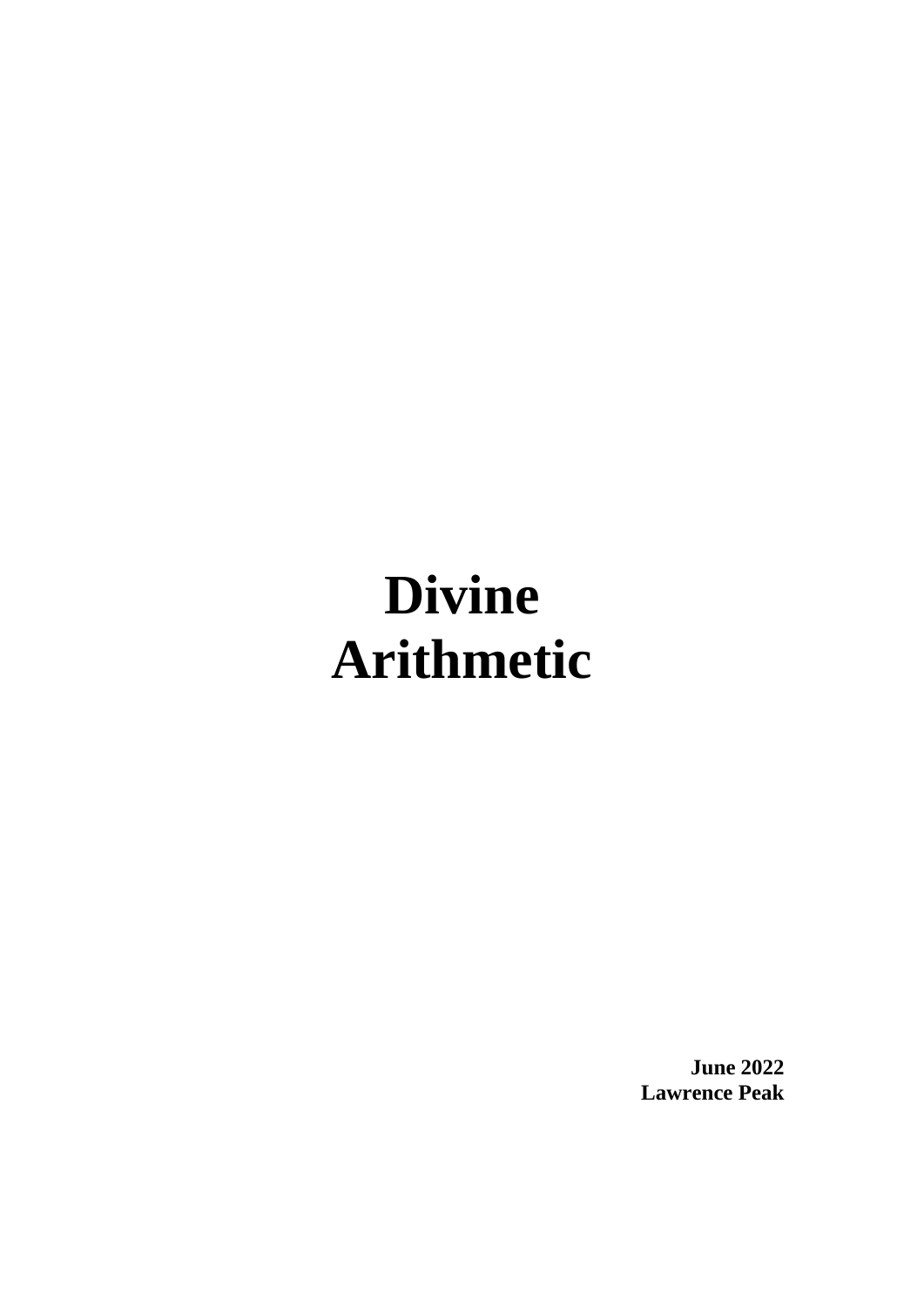## **Divine Arithmetic**

Today is Trinity Sunday and like me, you might be a little uncertain as to what that really means – does this mean one God, or three Gods? Does this mean a three-headed God? What are we really talking about here? Is this true or is this a nonsense invented by the early church. And yet, in a somewhat mysterious way The Trinity is trying to encapsulate the different but very real experiences we have of our God.

Look at the stars and the galaxies and all the majestic beauty of the universe and the wonders of creation, and the beautiful world we live in with all its astonishing and awe-inspiring intricacies – and we know for sure that God the creator exists with an unbelievable attention to beauty and detail.

- Look at the life of Jesus, his teaching and his sacrifice.
- Look at the way he stands so far above any other human being in history.
- Look at the way he gives us that warm loving caring nurturing picture of God,
- Look at the way he speaks in such an intimate fashion to his Father
- and we know we are seeing God in Jesus.

And when we feel the Spirit of God pulsing through our very veins and inner being, inspiring, emboldening, comforting and encouraging us, we know that this too is real – as the disciples at Pentecost knew that what they were experiencing was very real. It's all real !!

Forget the complicated theology, forget the doublespeak (or in this case triplespeak) and forget the dodgy arithmetic that tells us that three into one won't go.

These things are real. These experiences are very real. You know, the Muslims criticise us for worshipping three gods. They claim that the divine arithmetic we believe in says  $1 + 1 + 1 = 1$  and they ridicule us for this. As we shall see, in actual fact it is quite the contrary; we believe and can come to know one wonderful loving, caring multi-facetted God whom we can experience in so many ways.

We could be tempted to say that Jesus was a very holy and inspirational teacher. A very wise guru but no more! And yet when we read the gospels closely we find that we must go further. The Bible won't let us leave it at that.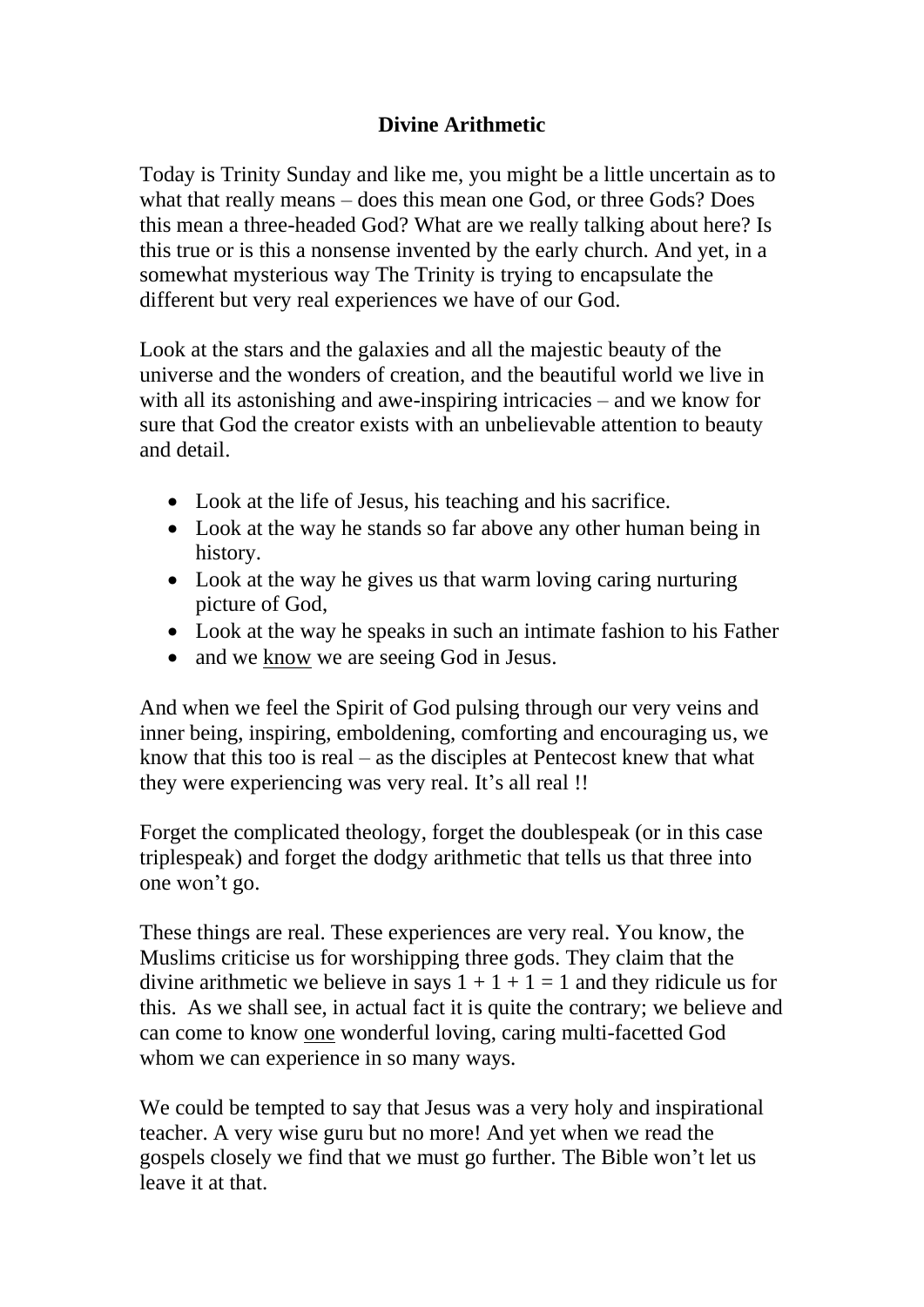## His claim that

*"Before Abraham was, I am"* as recorded in John's Gospel chapter 8 implies that he was indeed timeless as is God himself. And in the high priestly prayer of Jesus in John Chapter 17 when he is emphasising his unity with his Father and summarising his position in eternity he states

*Father, I want those you have given me to be with me where I am, and to see my glory, the glory you have given me because you loved me before the creation of the world."*

And the book of Revelation ascribes a very honoured place to him in the glory of heaven.

Jesus was also very explicit about the coming of the Holy Spirit as a real person to be with us and sustain us in so many ways as we try to live our day to day lives. And this we celebrated last Sunday at Pentecost.

The doctrine of the Trinity was only formalised at the Council of Nicaea (now part of modern Turkey) in 325 AD – quite a while after the time of Jesus. Here the early church was trying to encapsulate and make sense of this mysterious doctrine. As a result of all their labours we now have the Nicene Creed.

*We believe in one God, the Father, the Almighty, maker of heaven and earth, of all that is, seen and unseen.*

*We believe in one Lord, Jesus Christ, the only Son of God, eternally begotten of the Father, God from God, Light from Light, true God from true God, begotten, not made, of one Being with the Father.*

*Through him all things were made. For us and for our salvation he came down from heaven:*

*By the power of the Holy Spirit he became incarnate from the Virgin Mary, and was made man. For our sake he was crucified under Pontius Pilate; he suffered death and was buried.*

*On the third day he rose again in accordance with the Scriptures; he ascended into heaven and is seated at the right hand of the Father.*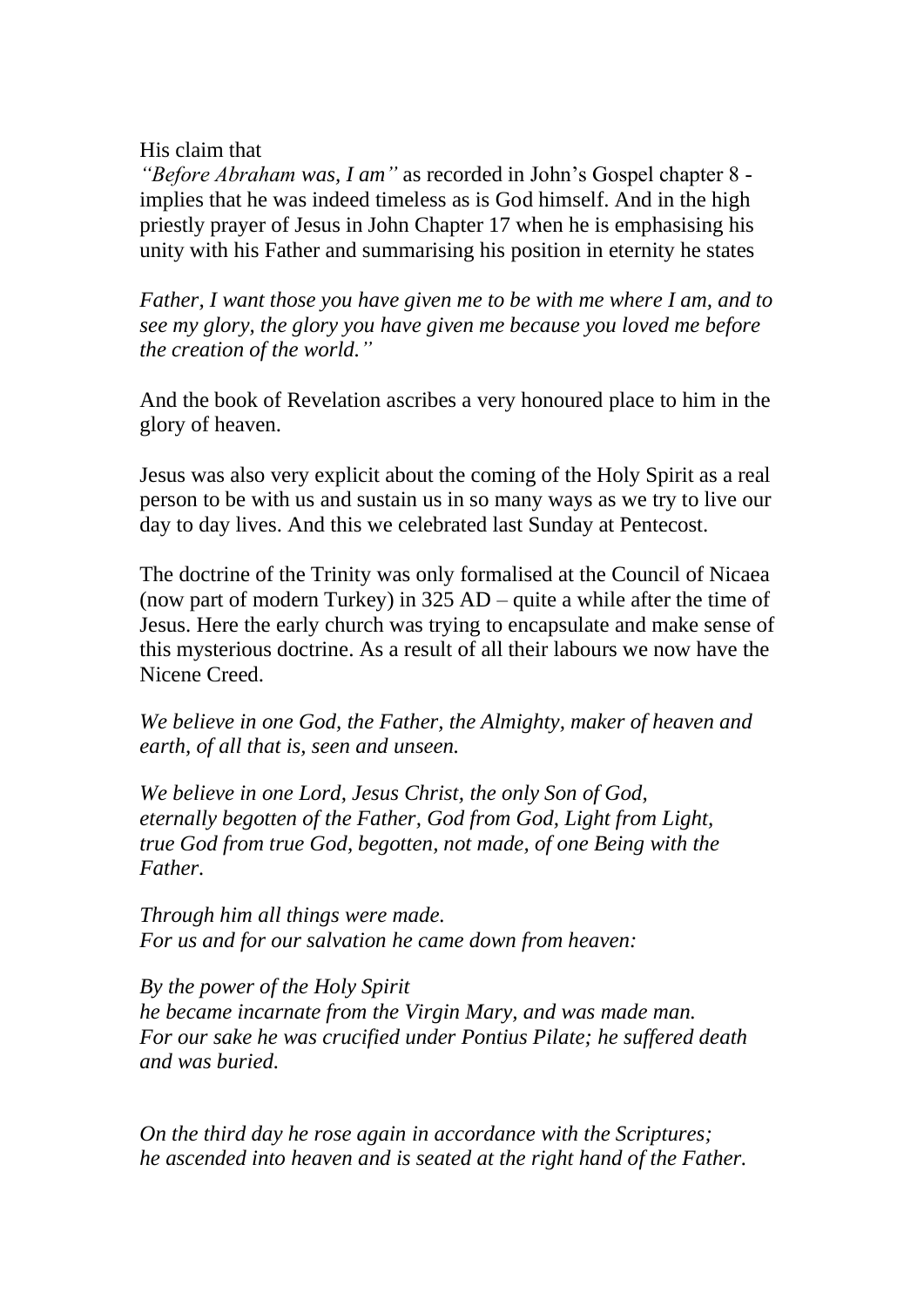*He will come again in glory to judge the living and the dead, and his kingdom will have no end.*

*We believe in the Holy Spirit, the Lord, the giver of life, who proceeds from the Father and the Son. With the Father and the Son he is worshiped and glorified. He has spoken through the Prophets. We believe in one holy catholic and apostolic Church.*

*We acknowledge one baptism for the forgiveness of sins. We look for the resurrection of the dead, and the life of the world to come. Amen.*

This is quite a statement of our belief and so much learning, prayer and devotion from so many theologians must have gone into assembling this document. Nevertheless people still struggle over the concept of three Gods and yet only one! It is the most holy, the most revered, and yet the most confusing doctrine of our faith!

As a consequence there have been many attempts to give examples where this concept may apply in everyday life. All of these are bound to fall short of a reality that we cannot fully describe – and yet many are helpful as long as we realise that these analogies are all limited.

The famous example from St Patrick of Ireland has been the shamrock with its three petals and yet in its unity it is only one flower. A similar example has been the humble pretzel consisting of three distinct areas bound together to make a single biscuit.

Perhaps a better example comes from the various roles that we ourselves play in life. I am a husband, father and uncle amongst other things, yet I am only one person. Three hats indeed, although I don't know how good I would be at wearing them all simultaneously – at the same instant - a husband, a father and an uncle. I guess it might be possible in some circumstances – for example if their safety was being threatened , or there was some other common need!

The Bible teaches clearly that there is a strong and constant interaction between Father Son and Holy Spirit. So much so that there is blurring to the point where they cannot be separate. God was very present in the life and times of Jesus and is very present when the Holy Spirit leads us strengthens us and encourages us.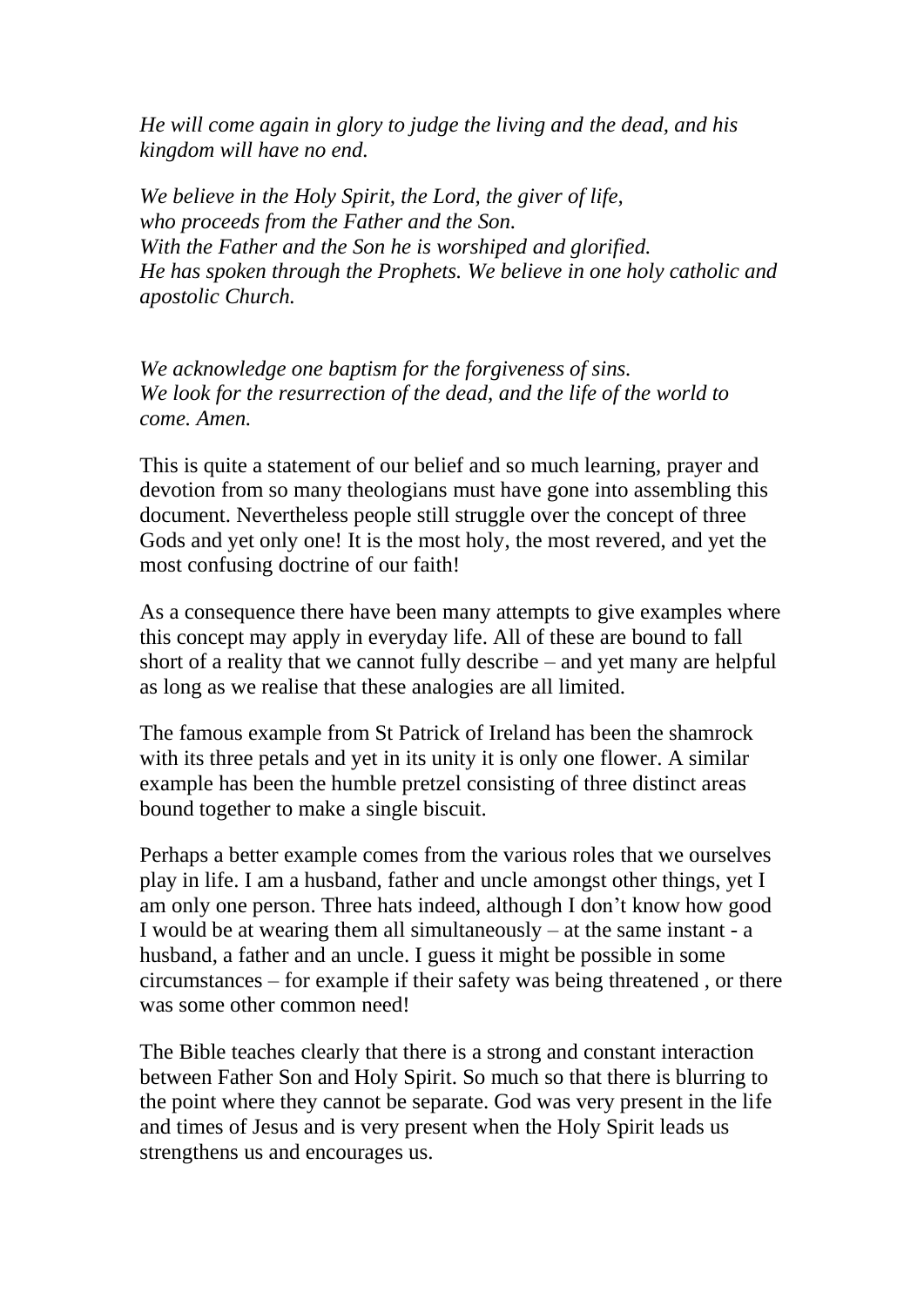The best analogy for me is that of water which we know can exist as vapour (steam), liquid water and frozen ice - yet it is always of the same essence  $H<sub>2</sub>0$ . One of the troubles with this analogy is that it would seem as if you can only have one or the other of these phases vapour liquid or solid. However there is a single point called the triple point where solid liquid and vapour co-exist simultaneously. It is at a definite temperature and pressure and is a single point. 0.01 degrees celsius (273,16K) and 4.58 mm of mercury(611.2 Pa). At this point you cannot say what it is! Slightly change the temperature or pressure and it changes into one of the dominant phases but at the triple point you cannot say what it is except that it has the molecular structure  $H_2O - \text{all}$  of the same essence.

So instead of saying  $1 + 1 + 1$  we should be emphasising this strong internal and constant interaction by saying 1 x 1 x 1 and of course that answer is **ONE.**

There are quite a few aspects of our faith which we cannot understand. Like Paul, who said so profoundly we see now as through a glass darkly. And we must wait for the time when all will become clear. Our brains are not equipped to take in all eternal matters in all their glory. However that does not preclude us from drawing benefit from our faith.

I would guess most of us do not understand the ins and outs of how a television set works, or the complications of the modern cars we drive. Nevertheless that does not stop us using these wonderful aids to our modern living to draw enjoyment and relaxation from them. Think how our modern cars have improved the efficiency of our day to day routine – and yet most of us would not have many clues if they break down. Even the NRMA have trouble with some of these sophisticated systems.

As we said earlier we can meet our God in so many ways and at so many times. We can stare in wonder at the whole universe or the intricate design that we see in the world of nature. We can feel God very present in the presence of a spectacular sunrise or sunset.

We can feel the hand of God when we learn from the life and sacrifice of Jesus Christ and the way this Gospel speaks to us in human and understandable terms – in terms we can understand.

And we can feel God very close when his Spirit surrounds, comforts, strengthens and inspires us.

No we do not worship three Gods; rather we worship one God who comes to us and surrounds us in so many amazing ways.